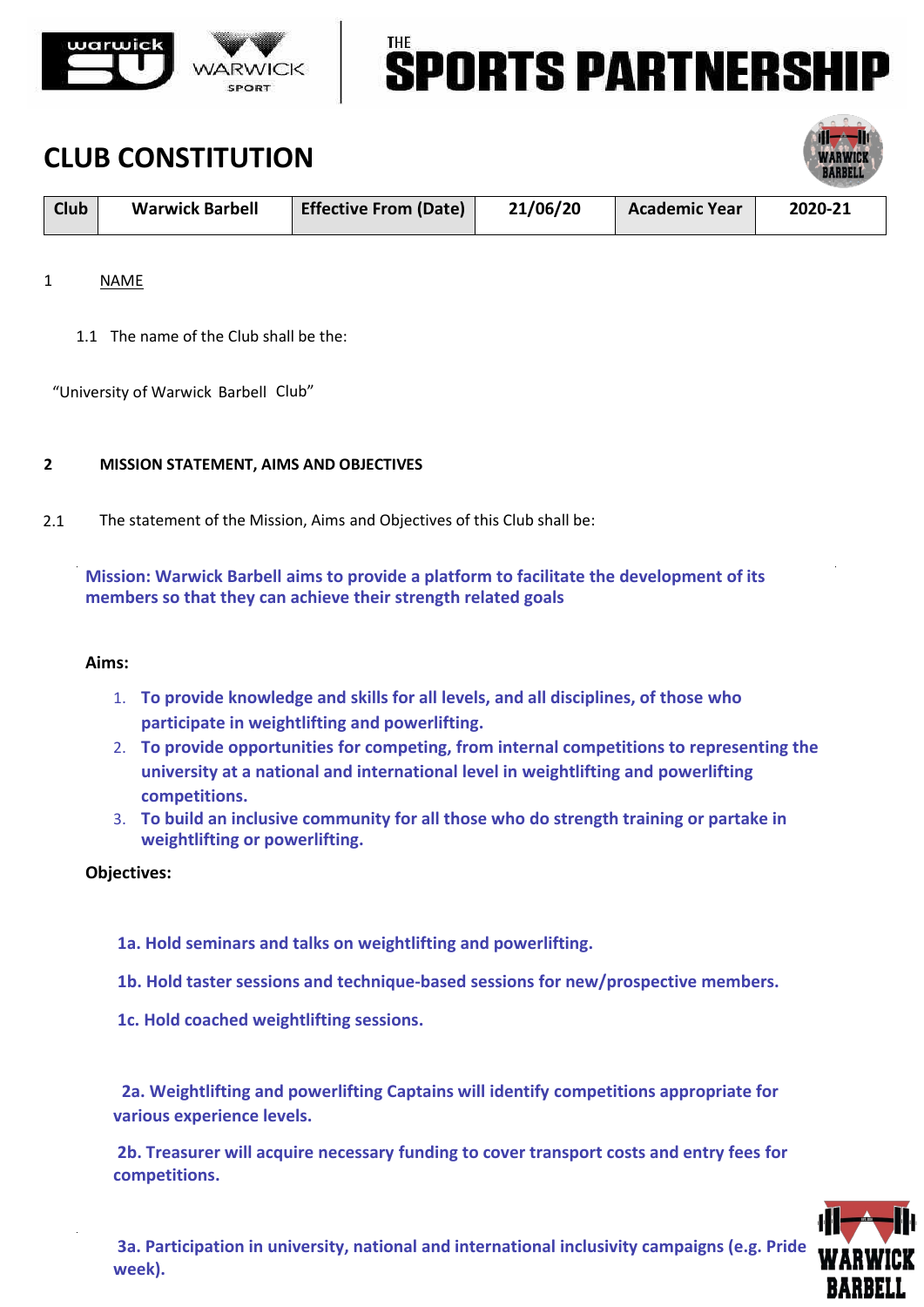

## **PORTS PARTNERSH**

**3b. Disciplinary actions against members who exhibit discriminatory behavior.** 

**3c. Hold inclusive socials where members can get to know other members.** 

- 2.2 The Club, its funds, and all its activities shall be annually subject to review by the Club's Executive Committee.
- 2.3 The Club, its funds, and all its activities shall be subject to the provisions of the Governing documents, By Laws and Financial Regulations of the Students' Union and any policies determined by the Sports Partnership Group.
- 2.4 Clubs shall abide by the Students ' Union current Equality and Diversity Policy and By Law, and environmental policy statements which shall be included in all constitutions.
- 2.5 Clubs will be subject to the disciplinary procedures of the University and the Students' Union.
- *3 DECISION MAKING*
- 3.1 The Club General Meeting shall be the sovereign body of the club. It shall elect all executive committee members of the club and may collectively decide on any matter relating to the activities of the club subject to the above points

Elections shall be carried out in accordance with the democratic regulations of the Students' Union.

The club executive committee shall call at least one General Meeting a year for the purposes of electing all the executive committee and discussing plans and activities for the coming year. The executive committee shall give at least seven days' notice of any General Meeting to all members as far as is possible and such notice shall include details of any elections to be held. The executive committee shall call further meetings either at its own initiative or at the request of 20% of the membership (as defined by the Sports Officer).

- 3.2 The club executive committee shall be made up of at least three voting members of which three shall be the President/Chair, Secretary and the Treasurer respectively. The General Meeting shall be free to give titles to the remaining voting members of the executive committee. At least one person should have responsibility for welfare matters and one person for safety matters.
- 3.3 The executive committee shall be responsible for the day-to-day running of the club and may decide upon any matter which has not been decided upon by the General Meeting. The executive committee shall be further responsible for:
- 3.3.1 Organising the activities of the club in such a way as to include the greatest possible number of the club's members.
	- 3.3.2 Directing the expenditure of the club's funds in a responsible fashion in line with the aims, objectives and planned activities of the club and the aforementioned financial regulations.
	- 3.3.3 Formulating and submitting an annual bid for funds from the Students' Union prior to any specified deadline which shall include a statement of activities and objectives for the coming year and a detailed justification of the figures contained within the bid.